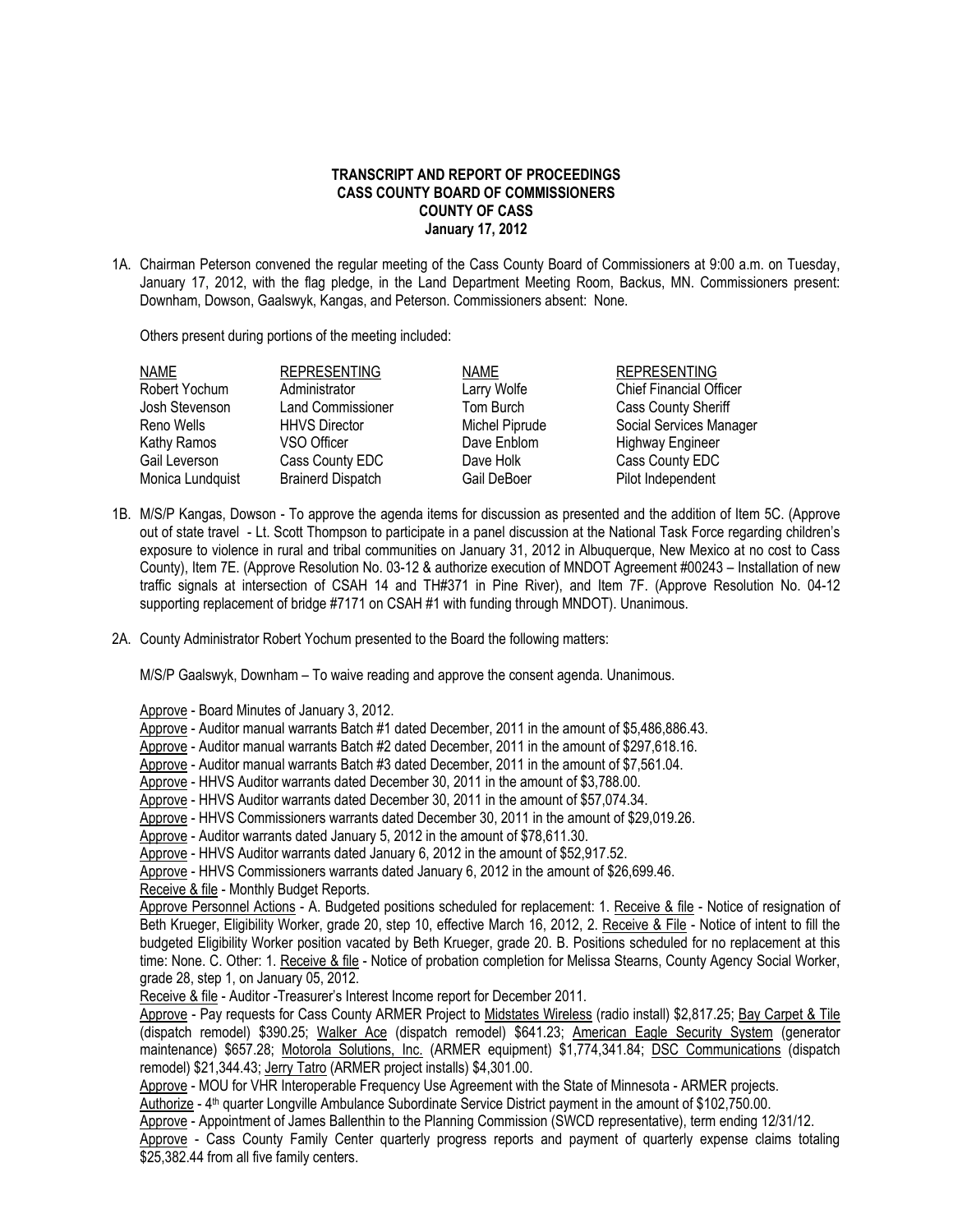Approve - Group Residential Housing Agreement - Preston and Marie Peters, Amarilla House in Pine River. Approve - Purchase of Service Agreement - Cass County Health, Human and Veterans Services and John Parkin, M.D. Approve - Medical Consultant Services Contract between Cass County and Burton Haugen, M.D. Approve - Home and Community Based Services Contract for 2012-2014 - Minnesota State Operated Services (MNSOCS). Approve - Memorandum of Agreement - St. Joseph's Area Health Services Physical and Occupational Therapy Services. Authorize - Financial contribution for FY2012 to the Mississippi Headwaters Board in the amount of \$1,500.00. Receive & file - 4<sup>th</sup> quarter Assessor foreclosure and sales report. Receive & file - Pine River Sanitary District annual summary of 2011.

2B. County Administrator Robert Yochum presented a request from the Association of Minnesota Counties for 2012 Policy Committee appointments from Cass County. Mr. Yochum reported that each County can appoint one commissioner or county official to each of five policy committees, and no policy committee member can be on more than one policy committee.

M/S/P Downham, Kangas – To approve the following Cass County delegates to the AMC Policy Committee's: Environment & Natural Resources Policy Committee – Dick Downham; General Government Policy Committee – Bob Kangas; Health & Human Services Policy Committee – Neal Gaalswyk; Public Safety Policy Committee – Jim Dowson; and Transportation Policy Committee – David Enblom, and further to approve the AMC 2012 voting delegate appointments of all Cass County Board Members, County Administrator Robert Yochum, Auditor-Treasurer Sharon K. Anderson, and Highway Engineer David Enblom. Unanimous.

2C. Mr. Yochum submitted a request for final payment to the City of East Gull Lake in the amount of \$173,058.81 for the Fund 73 share of a paved trail system. Administrator Yochum also reviewed the Conservation Fund 73 budget report dated December 31, 2011 indicating activity to date of: interest revenue of \$1,685,027.19, expenses of \$951,190.06, committed costs of \$381,641.40, and uncommitted balance of \$352,195.73.

M/S/P Gaalswyk, Dowson – To receive and file the Conservation Fund 73 project budget summary dated December 31, 2011 as presented, and further approve Conservation Fund 73 final payment to the City of East Gull Lake in the amount of \$173,058.81 for a paved trail system. Unanimous.

- 3A. Cass County Economic Development Director Gail Leverson presented the Cass County EDC Activity Report. Ms. Leverson reported that December activities included eighty three requests for assistance. Services provided included: new project start up assistance, site research, assistance with public subsidy and financing programs, existing business financial advice, financing for equipment/job expansions and research to enhance the Economic Development Corporation's capacity. No action necessary
- 3B. Ms. Leverson updated the Board on the Business Subsidy workgroup consisting of EDC and Cass County board members that have been meeting since October 2011. Ms. Leverson added the Business Subsidy workgroup goals are to provide education and background on policy development by discussion with business and government representatives and development of criteria that could possibly be used in a final policy.

M/S/P Downham, Dowson – To refer the Cass County EDC Business Subsidy workgroup report to the Cass County Citizen Budget Committee, the Cass County Planning Commission and the Cass County Association of Townships for discussion at the January 24, 2012 County Board work session. Unanimous.

4A. Land Commissioner Josh Stevenson requested Board approval to partner with State of MN DNR to expand the Big Rice Hunter Walking trail system located in Section 25, Twp. 141 Range 26 (Remer Township) and Section 30, Twp. 141, Range 25 Lima Township.

M/S/P Dowson, Downham – To approve partnership with State of MN DNR that would expand the Big Rice Hunter Walking trail system located in Section 25, Twp. 141 Range 26 (Remer Township) and Section 30, Twp. 141, Range 25 Lima Township. Unanimous.

4B. Mr. Stevenson explained the status of land purchases through the Lessard/Sams Outdoor Heritage Council Grant of 2011. A parcel in Deerfield Township is recommended for no further consideration due to the seller not accepting the appraised value. A parcel in Homebrook Township is recommended for consideration due to the seller accepting the appraised value and Homebrook Township approving the purchase. Mr. Stevenson added that he expects to close on these properties within the next three months, that the project is under budget, and within the time frame defined in the grant.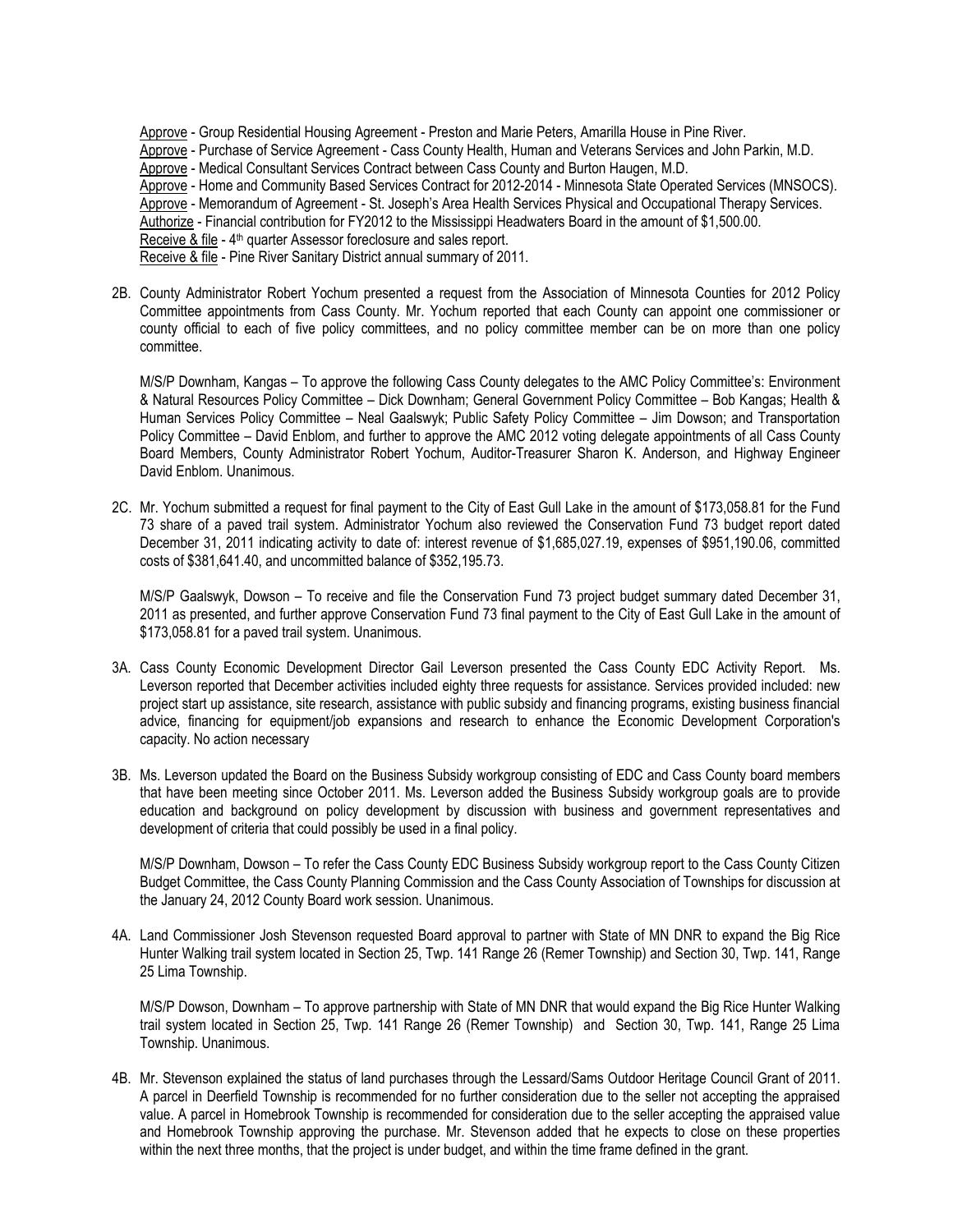M/S/P Kangas, Gaalswyk – To authorize the Land Department to complete the land purchases under the 2011 Lessard/Sams Outdoor Heritage Council Grant agreement as amended. Unanimous.

- 5A. Sheriff Tom Burch reported to the Board that a permit has been issued by the Sheriffs Office to Jared Olson (new ownership) for the 2012 International Eel Pout Festival scheduled for February 16-19, 2012. No action necessary.
- 5B. Sheriff Burch explained the option of billing inmates for jail health costs pursuant to MN Statutes 641.15 (County's are entitled to reimbursement from the prisoner for payment of medical bills to the extent that the prisoner to whom the medical aid was provided has the ability to pay the bills and the prisoner shall, at a minimum, incur co-payment obligations for health care services provided by a county correctional facility). Mr. Burch discussed the offer from Crow Wing County to apply their related policy to Cass County inmates held at Crow Wing County under the jail contract - inmates may be assessed fees for prescription and non-prescription medications. In addition, fee collection would be provided through Crow Wing County's contracted service. Sheriff Burch stated that if a policy was adopted it would apply to all Cass inmates whether held at Crow Wing or Cass facilities.

M/S/P Downham, Gaalswyk – To endorse the concept of jail health fees for Cass County inmates held at the Cass County Jail or Crow Wing County Jail, and request the Sheriff to report back regarding the same. Unanimous.

5C. Sheriff Burch requested Board approval for out of state travel for Lt. Scott Thompson to participate in a panel discussion at the National Task Force regarding children's exposure to violence in rural and tribal communities on January 31, 2012 in Albuquerque, New Mexico at no cost to Cass County.

M/S/P Dowson, Gaalswyk – To approve out of state travel for Lt. Scott Thompson to participate in a panel discussion at the National Task Force regarding children's exposure to violence in rural and tribal communities on January 31, 2012 in Albuquerque, New Mexico at no cost to Cass County. Unanimous.

- 6A. HHVS Director Reno Wells, and Social Services Manager Michele Piprude presented an overview of Social Service intakes for calendar year 2011 totaling 1,515 (compared to 1,307 in 2010). Although a decrease in child social service intakes (due in part to the Leech Lake Band of Ojibwe serving more children), the vulnerable adult intakes, and better reporting are the primary factors in increased activity. No action necessary.
- 6B. Veterans Service Officer Kathleen Ramos introduced Veterans Service Benefit Specialist Daniel McMahon to the Board. The Board welcomed Mr. McMahon to Cass County Health, Human, and Veteran Services. No action necessary.
- 7A. Highway Engineer Dave Enblom reviewed the draft proposed Memorandum of Understanding with MPCA regarding stormwater management on County construction projects pursuant to MN Statute Chapter 174 and Federal Law (TEA 21). Mr. Enblom added that the MOU attempts to describe the commitment of the MPCA and the County to improve the permitting process, to promote a common interpretation of the rules and to coordinate on-site inspections. The Board suggested a progress report to Cass County's State legislative delegation at the March 2012 Association of MN Counties meeting.

M/S/P Downham, Gaalswyk – To approve the draft MOU as presented between Cass County and the MPCA regarding stormwater management on County construction projects. Unanimous.

7B. Mr. Enblom discussed moving approximately 0.75 miles of State Aid designation from CSAH #37 to former State Highway # 290 (Ah-Gwah-Ching access) to facilitate the State turnback funding process for a future potential route connecting State Highway #371 with State Highway #34 (via Co.Rd.#50). Engineer Enblom added that CSAH #37 is also Hubbard County CSAH #26, therefore Hubbard County would need to act as well.

M/S/P Dowson, Kangas – To approve moving approximately 0.75 miles of State Aid designation from CSAH #37 to former State Highway # 290 (Ah-Gwah-Ching access) to facilitate the State turnback funding process for a future potential route connecting State Highway #371 with State Highway #34 (via Co.Rd.#50). Unanimous.

7C. Mr. Enblom requested Board approval to update the present of Highway Department's policy on roadway signage and striping maintenance to conform to new Federal sign rules.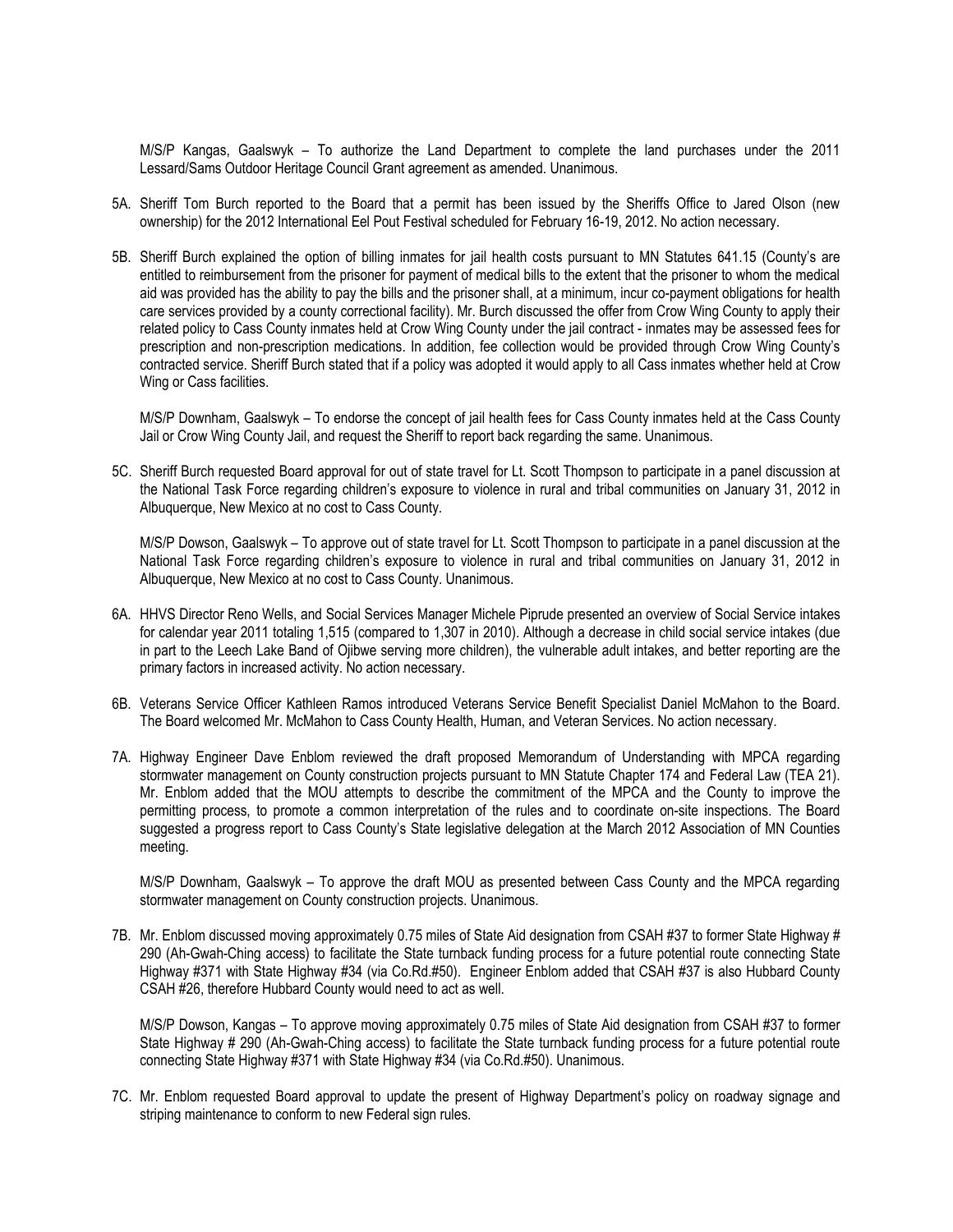M/S/P Gaalswyk, Kangas – To approve the Cass County Highway Department Policies and Maintenance Procedures for Roadway Signage and Striping as presented . Unanimous.

7D. County Engineer Enblom reported a request from the City of Longville's to allow ATV use on CSAH 5 and CSAH 7 within the City limits of Longville. Mr. Enblom also presented the City of Longville ATV Ordinance adopted by the Longville City Council that references the use of ATV's on city streets. Administrator Yochum reported that absent a specific agreement with the Sheriffs Office the requested roadway designation would not result in a County duty to enforce the City Ordinance.

Commissioner Dowson offered Resolution No. 05-12 and moved its adoption, Commissioner Downham seconded:

Resolution Authorizing Operation of Special Vehicles on Certain County Roadways

Whereas, Minnesota Statute 169.045 states in part that a governing body may by ordinance authorize the operation of motorized golf carts, all-terrain vehicles, utility task vehicles, or mini trucks on designated roadways or portions thereof under its jurisdiction, and

Whereas, the City of Longville has adopted an ordinance regulating operation of said vehicles on roadways under their jurisdiction, and

Whereas, Cass County is the local road authority for numerous County, County State Aid Highway (CSAH), and Unorganized Township roads within its borders, and

Whereas, the City of Longville has requested Cass County to approve operation of said vehicles on roadways under County jurisdiction, more specifically CSAH 5 and CSAH 7, which partially lie within the City of Longville's borders.

NOW THEREFORE, BE IT RESOLVED by the Cass County Board of Commissioners, State of Minnesota

1. That motorized golf carts, all-terrain vehicles, utility task vehicles, or mini trucks as defined by Minnesota Statute 169.045 are authorized to operate on the County designated roadways of CSAH 5 and CSAH 7 located within the boundary of the City of Longville.

2. That such authorization is limited to operation in accordance with the City of Longville Ordinance and other applicable State law as may be amended.

3. That at any such time that the City repeals its Ordinance the authorization provided by this resolution is also repealed.

4. That the City of Longville shall be solely responsible for enforcing its Ordinance.

Resolution No. 05-12 was adopted by majority vote: Ayes: Downham, Dowson, Gaalswyk, Kangas, Peterson. Nays: None.

7E. Mr. Enblom requested Board approval and execution of MNDOT Agreement #00243 for installation of new traffic signals at the intersection of TH #371(Front Street) at TH #48 (Barclay Avenue) and CSAH #14 (Barclay Avenue) in Pine River.

Commissioner Kangas offered Resolution No. 03–12 and moved its adoption, Commissioner Gaalswyk seconded:

IT IS RESOLVED that Cass County enter into Mn/DOT Agreement No. 00243 with the State of Minnesota, Department of Transportation for the following purposes:

To provide for maintenance and payment by the County to the State of the County's share of the costs of the Traffic Control Signal construction and other associated construction to be performed upon, along and adjacent to Trunk Highway No. 371 (Front Street) at Trunk Highway No. 84 (Barclay Avenue) County State Aid Highway No. 14 (Barclay Avenue) within the corporate City limits of the City of Pine River under State Project No. 1116-26 (T.H. 371=019).

IT IS FURTHER RESOLVED that David Enblom the County Engineer and Robert Yochum the County Administrator are authorized to execute the Agreement and any amendments to the Agreement.

Resolution No. 03-12 was adopted by majority vote: Ayes: Downham, Dowson, Gaalswyk, Kangas, Peterson. Nays: None.